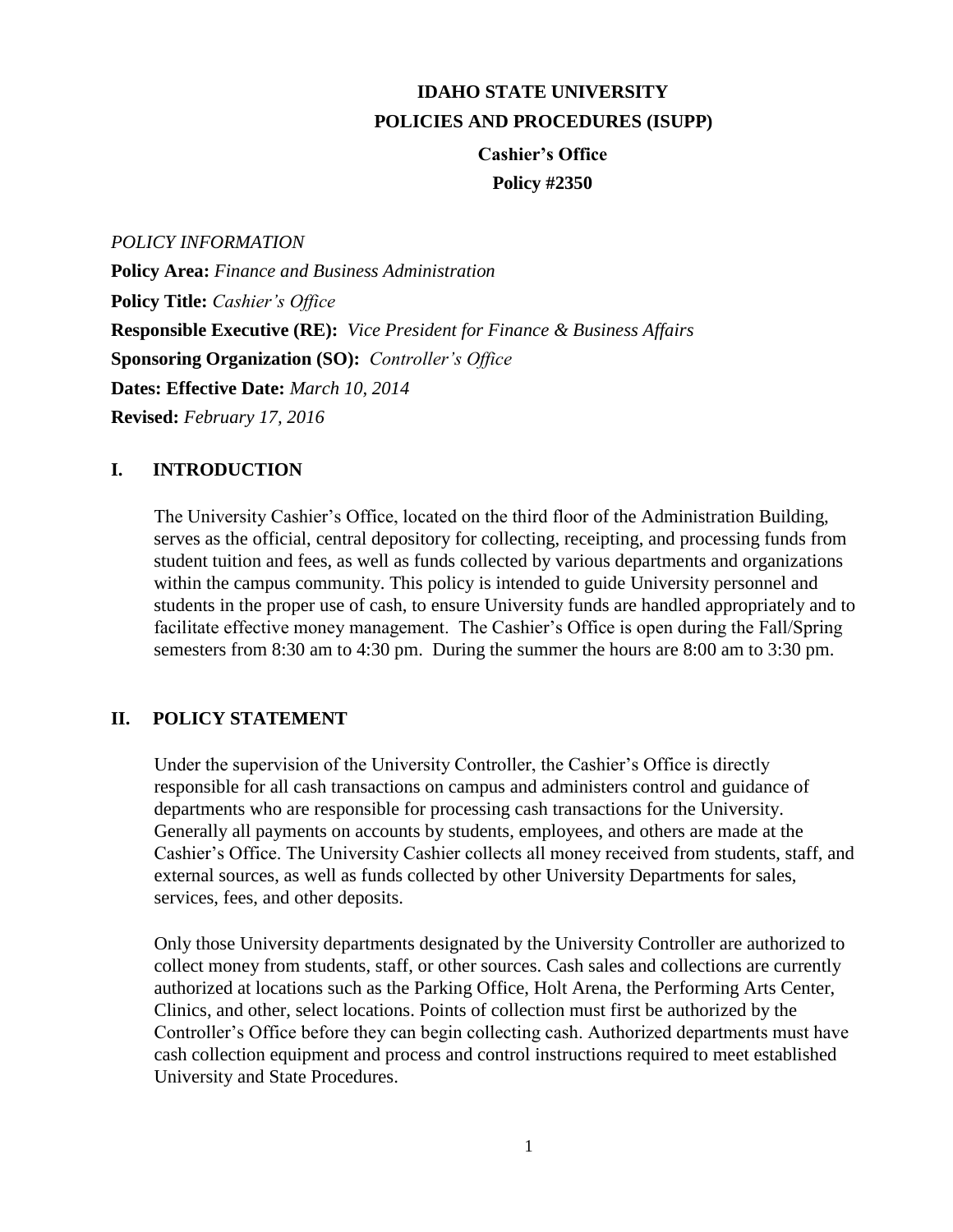Revenues should be deposited daily for amounts greater than or equal to \$100. Amounts less than \$100 must be deposited at least weekly. Any funds less than \$100 that are being held for a weekly deposit must be kept locked in a secure place with limited access by department personnel between deposit dates. In no instance should any funds be held for more than five (5) working days. Each department that makes more than five deposits per year that include checks should have a restrictive endorsement stamp with their department name. Call the Controller's Office at (208) 282-2511 with questions. All collection points are subject to audit by the Controller's Office and Internal Audit.

#### **III. AUTHORITY AND RESPONSIBILITIES**

- A. Cashier's Office The Cashier's Office is responsible to ensure payments and credits are safeguarded and accurately applied to each student account in a timely manner, while adhering to a strong and personal commitment to prompt and courteous customer service.
- B. Cashier's Office The Cashier's Office is responsible for receiving and accepting departmental funds and recording those deposits in the Banner system accurately and timely.
- C. Cashier's Office The Cashier's Office provides reimbursement to employees of the University that submit properly documented and approved Cash Vouchers, as detailed in section IV. E. of this policy.
- D. Departments Departments handling cash are responsible for implementing the cash handling procedures outlined in this document and to ensure that all reasonable efforts are made to protect the cash of the University. Departments are required to perform monthly reconciliations to the Banner system or other system of record and, promptly identify and correct any discrepancies.
- E. Cashier's Office The University is required to comply with all applicable laws and regulations addressing cash, checks, credit cards, etc.

#### **IV. PROCEDURES TO IMPLEMENT**

- A. Cash Handling Requirements
	- 1. Cash Registers Departments receiving a large volume of cash transactions must use a cash register or a cashiering station. The cash register should have X tape and Y tape functionality to assist in reconciling cash with sales. If more than one individual is accessing the same register, the cash drawer should be closed out prior to another cashier using the register when feasible. The register should be capable of providing the customer with a receipt for each transaction.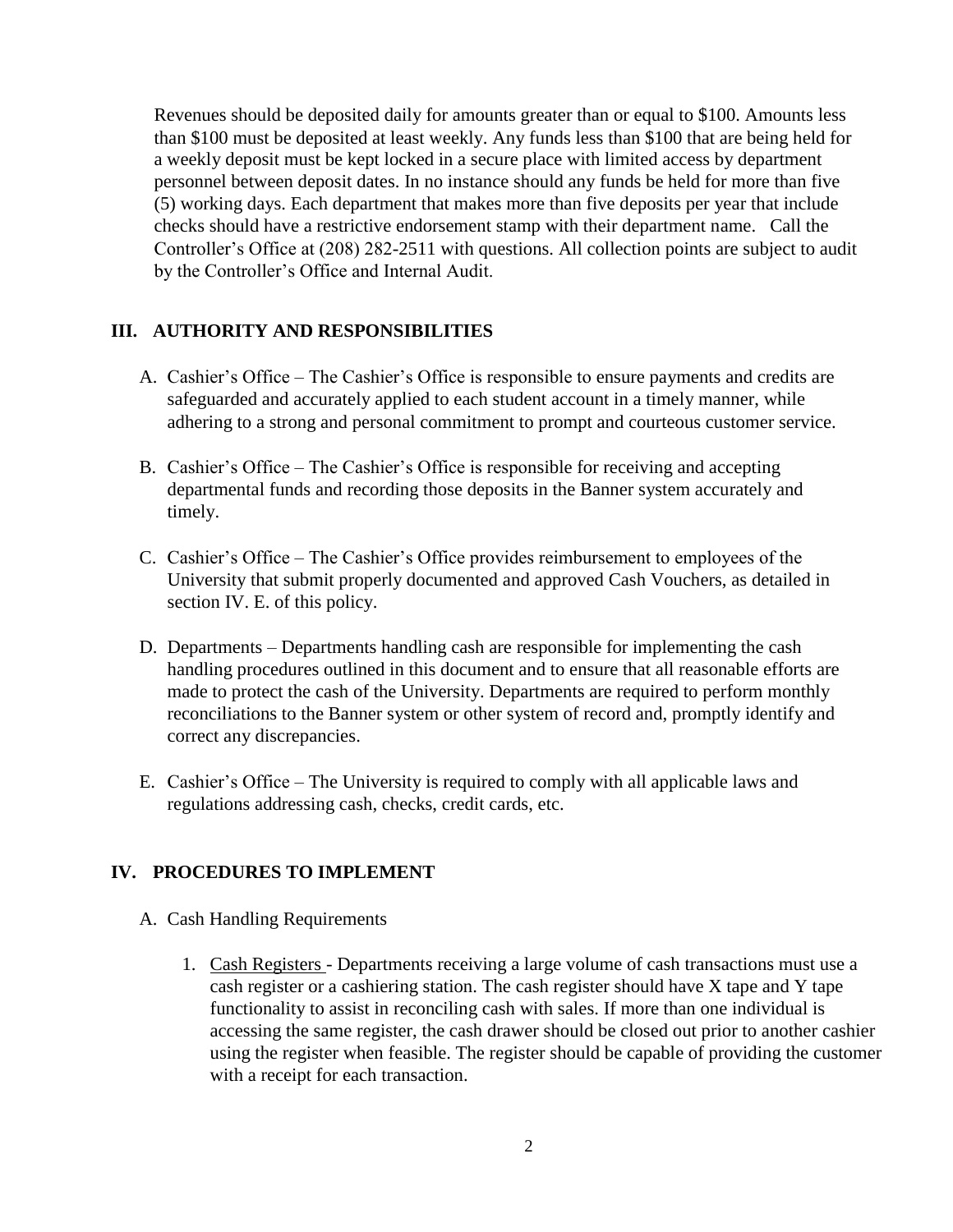- 2. Cash Drawers Each cashier should have a separate cash drawer, whenever possible. The cash balance should be confirmed prior to the cashier beginning the processing of transactions and should be balanced at the end of the cashier's shift. Any discrepancies in the cash drawer at the end of the shift should be accounted for in the long/short accounts at the bottom of the transmittal form.
- 3. Daily Balancing of Cash Collections Cash collections must be balanced on a daily basis. Discrepancies must be accounted for in the long/short account at the end of the transmittal form.
- 4. Checks Received Checks received should be made payable to Idaho State University, endorsed immediately by stamping "For Deposit Only" and should have the Department's name written on the back of the check. Any other information that is pertinent to daily operations of the department may also be included on the check as well.

Checks payable to an individual or an organization other than Idaho State University should be endorsed by the payee "Pay to the Order of Idaho State University." If an endorsement stamp is not available, an endorsement should be written on the back that reads "For deposit to the account of Idaho State University." Traveler's checks, cashier's checks, and money orders should be treated as regular checks.

- 5. Non-Sufficient Funds Checks Departments accepting checks must post signs that Non-Sufficient Funds (NSF) checks will incur additional charges. NSF checks originally received in departments will be returned to the Controller's Office. Individuals are notified by the Controller's Office of NSF checks. If collection attempts are unsuccessful the NSF check balance is sent to a collections company. If the Cashier's office is unable to collect the NSF check, the departmental account of the department that took the check will be charged for the amount of the check.
- 6. Copies of Checks Generally, checks should not be copied, unless there is a valid business purpose for doing so. Due to the risk of identity theft, all information on copied checks should be kept in a secured location with limited access. Once the valid business purpose expires (usually after one statement cycle), the copies must be shredded.
- 7. Checks Received in the Mail Ideally, two individuals working together should open checks received in the mail. Checks should be logged in immediately and stamped "For Deposit Only" at the time the mail is opened. The person opening the mail should not be the same person processing the departmental deposit. Student payments should follow guidelines as described in this policy.
- 8. Checks Received in Error Checks received in error should be forwarded to the Cashier's Office along with any documentation received with the check, including the envelope.
- 9. Receipt Requirements All departments must use approved receipts for transactions. A receipt must be given for all transactions regardless of payment type. Receipts must be pre-numbered in sequential order with voided receipts maintained and accounted for with sales receipts. Receipts must contain at least two parts: one copy to be given to the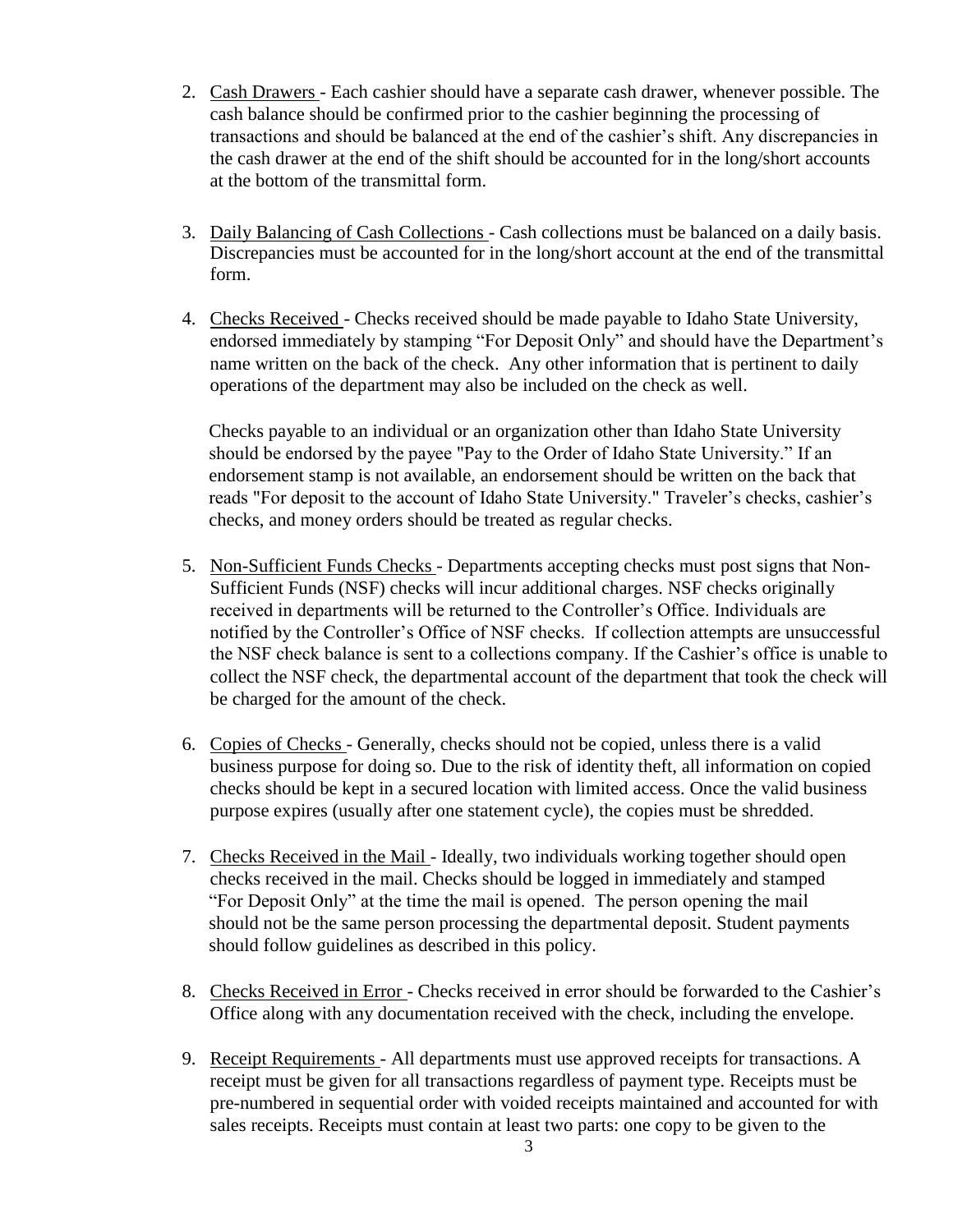customer and one to be retained in the department. Receipts should not include social security numbers, birth dates, or any information that may enable identity theft. Types of receipts approved by the University are:

Cash register receipts for departments that handle high dollar volume transactions Computer generated receipts

- B. Standard pre-numbered two part office receipt book.Physical Security Requirements for Cash
	- 1. Security of Cash Receipts It is the responsibility of the department to ensure the security of Cash Receipts. Cash Receipts must be maintained in a secure location at all times. Assistance on security measures, as well as information on the types of deposit bags, seals, deposit boxes, and cash drawers, is available by contacting the Cashier's Office. Reasonable security includes, but is not limited to, funds being attended to at all times. If funds are unable to be attended to during business hours they should be locked up. All funds held overnight must be locked in a safe.

If Cash Receipts are found to be missing or lost, it is the responsibility of the department to report this promptly to the Cashier's Office and Internal Audit.

- 2. Use of a Safe A safe should be utilized when cash balances are sufficient to warrant such a security measure. Safe combinations should be safeguarded and communicated to a small number of select individuals only. Combinations must be reconfigured every five years or upon turnover of staff, whichever occurs first.
- C. Payment Methods Accepted
	- 1. Cash U.S. currency only
	- 2. Personal Checks, Traveler's Checks, Cashier's Checks, Money Orders Make checks payable to Idaho State University. Checks must be drawn on a US bank and be made payable in US dollars.
	- 3. Debit/Credit Card Fees may be paid on-line via the cashiering system using VISA, MasterCard, American Express, or Discover. A 2.75% convenience fee will be assessed on all credit card transactions.
	- 4. Automated Clearing House (ACH) payments Tuition and fees and other select payments may be paid on-line with an electronic check/transfer or ACH. There is not fee or charge for this method of payment.
	- 5. Domestic Wire Transfers -Wire transfers for vendor payments (not allowed for tuition payments for domestic students)
	- 6. International Funds Transfer This is a wire transfer from a student's international bank account to Idaho State University.
	- 7. Installment Loans Installment Loans for tuition and fees are available under the Online Fee Payment channel on the Finances tab in Bengal Web.
- D. Cash Handling Procedures Established cash handling procedures must be followed to ensure compliance with University policy and to protect the employee and the University from alleged negligence. Failure to adhere to established procedures may result in employee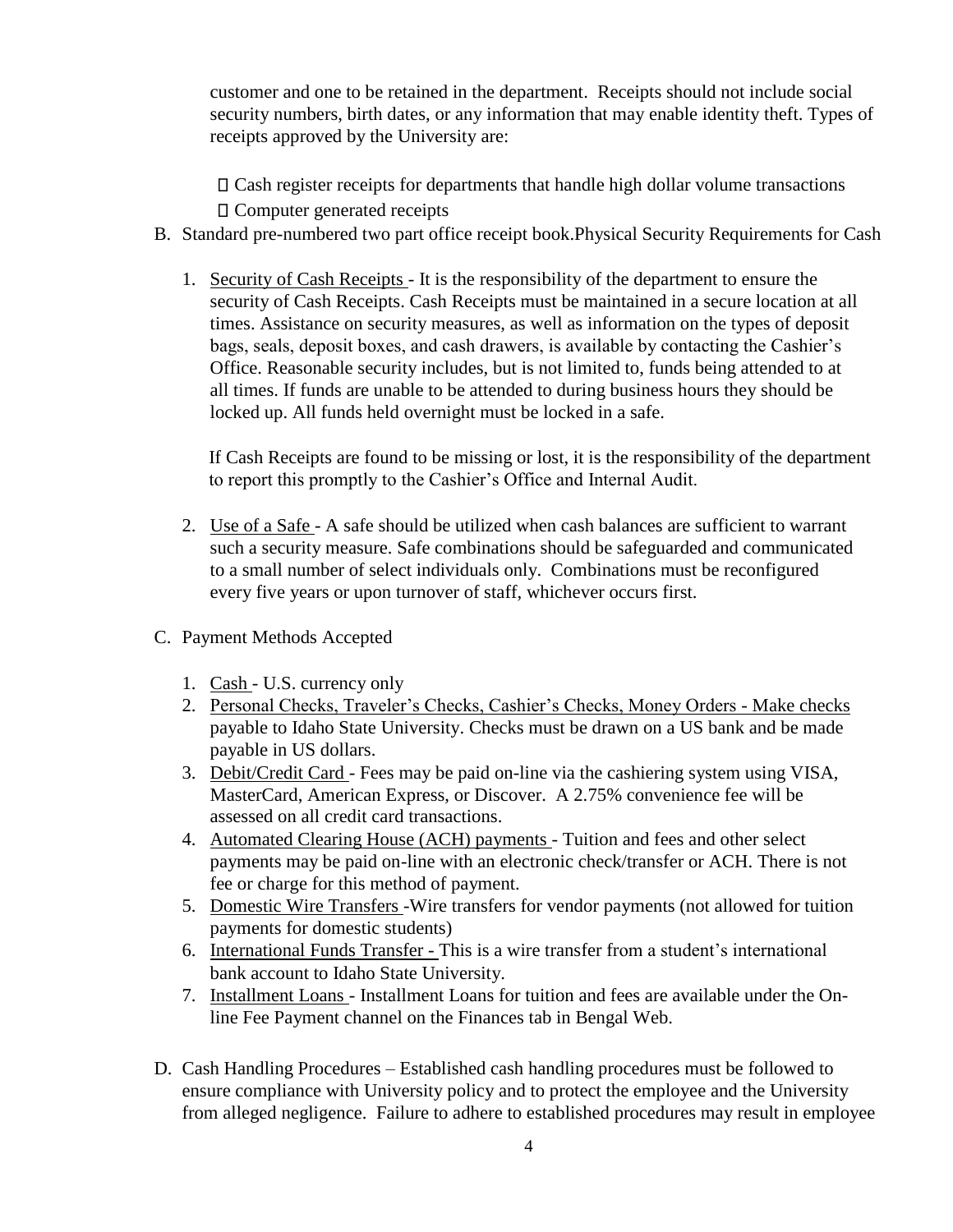reprimand or up to and including dismissal or departmental revocation of the privilege to collect revenues. The following cash handling procedures, while not all inclusive, are key to properly controlling cash:

- 1. Cash Collection
	- a. Money should be collected in as few places as possible and stored in the most secure safekeeping facilities available, such as a safe or vault. A two part departmental receipt should be issued for all cash received; one copy for the customer and the other to be retained in numerical order by the department. Use of pre-numbered receipts offers better control over revenues and assists in recordkeeping. Receipts should be issued in numerical order and each deposit should specify the receipts covered. If a receipt is incorrect, write VOID across the face and retain both copies for the records. Each receipt should include an explanation of the goods provided or services performed, date, name and method of payment.
	- b. Departments involved in the collection of money must maintain proper records, including receipt and deposit records, inventories of saleable items, and cash reconciliations. These records must be retained by the department for seven (7) years before they can be destroyed. The Office of Internal Audit may be of assistance in designing a record-keeping system that will be acceptable for accounting purposes.
	- c. Dishonored checks can be kept at a minimum by requiring proper identification such as a student or staff ID card or non-student driver's license. Dishonored checks can also be kept at a minimum by making daily deposits to the Cashier's Office which avoids time delays in processing personal checks. Lack of proper identification is justification for refusing to accept a check. Personal checks should be accepted for the amount of purchase only, endorsed with the departmental "For Deposit Only" stamp when received, and initialed by the person accepting them. Upon request, the Cashier's Office will provide departments with bank deposit stamps.
	- d. Personal checks of up to \$25.00 and ISU Payroll checks of up to \$250.00 may be exchanged for cash at the Student Union Campus Connections Desk by ISU faculty, staff, and students. Personal checks of up to \$200 and ISU checks may be exchanged for cash at the Cashier's Office by ISU faculty and staff. Drawers of NSF checks will not be allowed to cash personal checks at the Campus Connections Desk or the Cashier's Office.
	- e. All other checks made payable to the University are assumed to be payments for goods and services provided by the University and must be receipted to a University account. If there are unusual circumstances where funds should not be the property of the University, contact the University Controller's Office or your University Business Officer for assistance.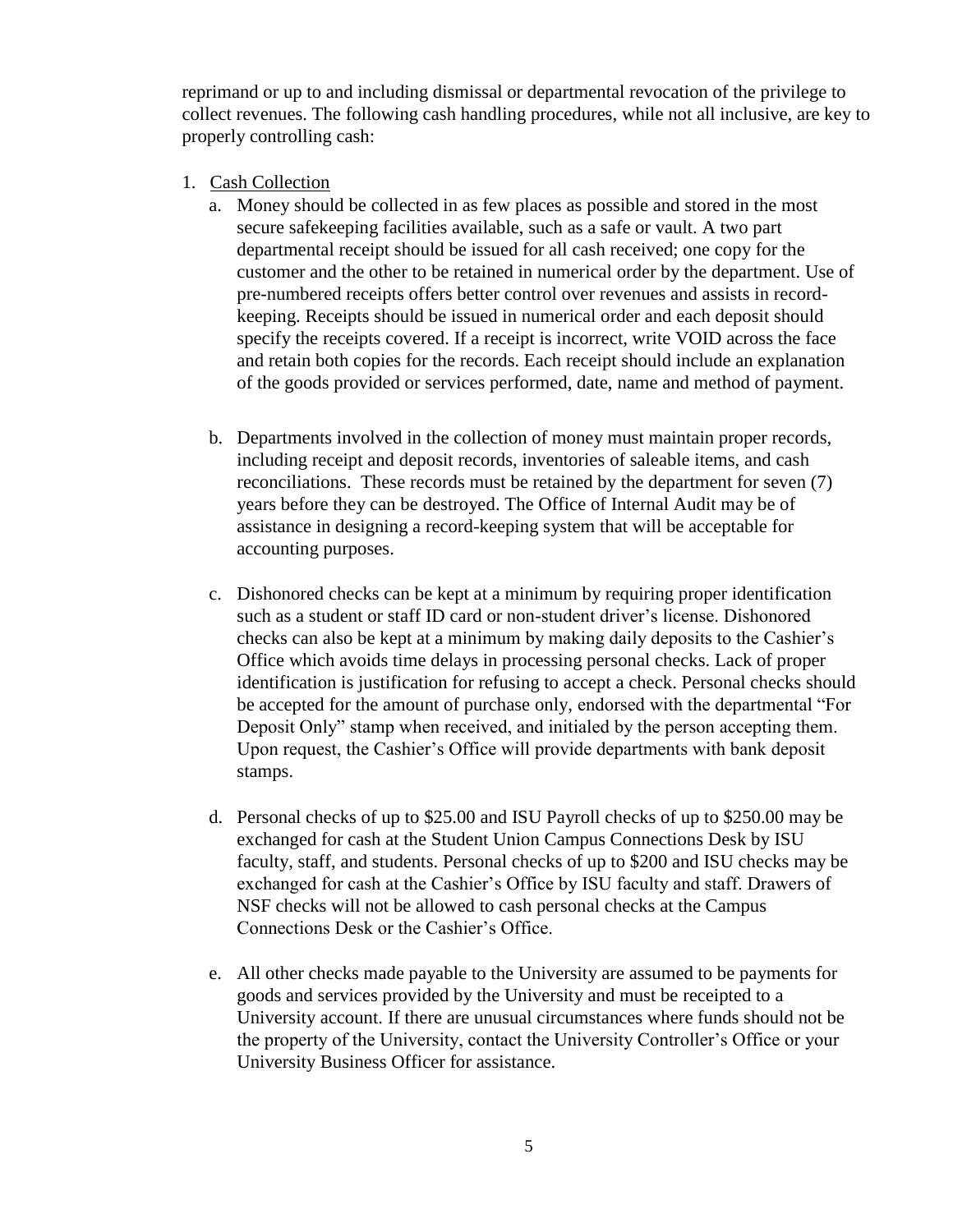- 2. Cash Count and Reconciliation Internal cash counts are performed to ensure the accountability of money held, verify the correctness of daily transactions, and identify cash-handling problems.
	- a. For proper control, cash should be counted at the beginning of each day's activity or when cash is assigned to an individual, verifying that the amount received is correct. Cash should be counted at the end of each day's activity by another individual who is not performing cashiering functions, and reconciled with daily receipts by someone independent of cashiering and cash count functions, whenever possible. Cash count forms should be completed. The form used and procedures followed should be as basic or as sophisticated as necessary, based on the nature and amount of revenues.
	- b. The only people authorized to count University cash held by a department are personnel from the Office of Finance and Administration, Internal Audit, or authorized external audit personnel. Cash counts should always be performed in the presence of the individual responsible for the cash.
- 3. Security and Storage of Receipts Ideally, receipts should be deposited as required by University policy (see Deposit Procedures), or stored in a safe vault during nonworking hours. If adequate storage facilities are not available, alternative procedures should be used, such as:
	- a. Making use of the nearest departmental safe or vault to store locked money bag or cash box.
	- b. Limiting cash collection points to those areas with adequate storage facilities.
	- c. Establishing specific cash collection days or depositing at the end of the day.
	- d. Receipts should never be left unattended. The strictest security measures possible should be implemented. Departments handling small amounts of cash where secure storage facilities are inaccessible should consider the purchase of an alternate storage facility.
	- e. Cash or checks to be turned over to an employee for handling should be delivered to that individual personally. If the person cannot be located, give the funds to the University Cashier for safekeeping or retain them in a secure place until he/she returns. Money should NEVER be left on a desk under the assumption that the person will find it. The department initially receiving the money is responsible to ensure its proper and prompt depositing.
	- f. If a refund is necessary from funds received, the money must first be deposited with the Cashier's Office, a refund check is then requested through Accounts Payable. Both the receipt and the refund check must be recorded and documented to provide an audit trail and in case of dispute at a later time. Procedures for refunding large amounts of money (i.e., canceled activities for which tickets were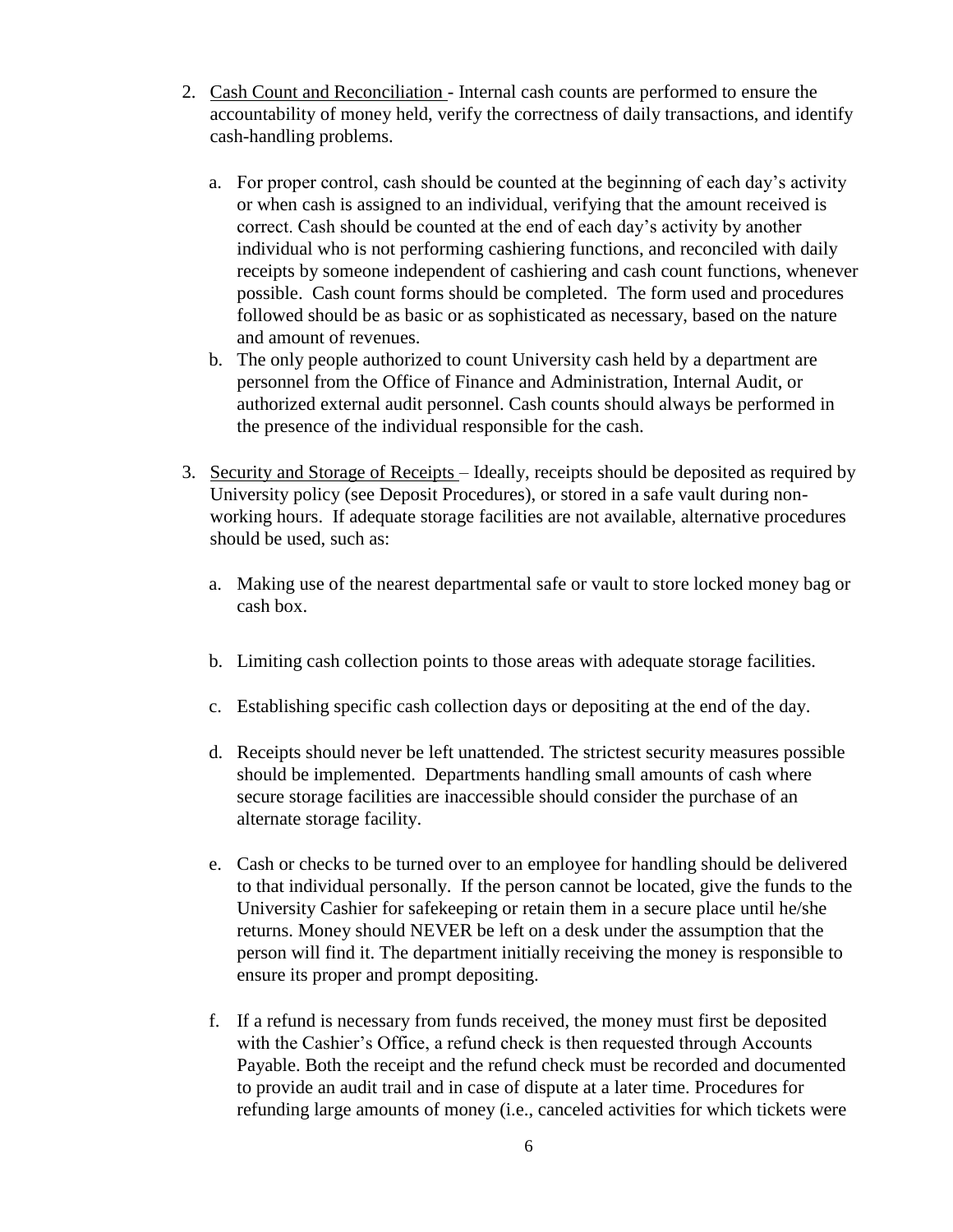purchased) should be cleared through the Controller or the University Business Officer.

- 4. Control of Receipt Storage Area Access to buildings, rooms, and offices by numerous individuals reduces security over receipts. Controlled access to cash storage areas must be maintained and the distribution of keys kept at a minimum.
	- a. Keys left in unlocked desk drawers or identified by use are open invitations to an easy theft. Locks and combinations should be changed when employees terminate, or every five years, to protect the department as well as former employees.
	- b. Strangers found in restricted areas or in buildings after hours should always be questioned. Mode of entry and possession of unauthorized keys should be investigated.
- 5. Deposit Procedures All revenues generated as a result of the sale of University goods or services belong to the University and must be deposited with the University Cashier daily or when the accumulated amount reaches \$100.
	- a. Currency and coin must never be sent through the mail, including campus mail. Currency and coin must be hand carried to the Cashier's Office for deposit. Departments sending large amounts of money to deposit may request the service of a Public Safety escort if they feel unsafe carrying large amounts in person.
	- b. Deposits made to the Cashier's Office must be accompanied by a Receipt Deposit Slip, or a pre-approved departmental form prepared in duplicate and including the following information:
		- Name of department making deposit.
		- Date of deposit.
		- Index Number and Account Code to which the deposit will be credited.
		- Listing of receipt type, i.e., sales, rental fees, fines, etc.
		- The total type of tender must be calculated and indicated at the bottom of the remittance; the amount of checks, cash, and/or charges must be entered on the designated lines.
		- The total amount of the deposit must also be entered on the designated line.
		- The signature and mail stop of the person preparing receipts for deposit.

Funds to be deposited into separate accounts may be included on one remittance as long as the distribution of deposits into the account is clear.

c. Any overage or shortage (from total cash on hand less change fund and receipts) should be reported on the deposit slip under a separate receipt code of 5676, 5597, or 5465.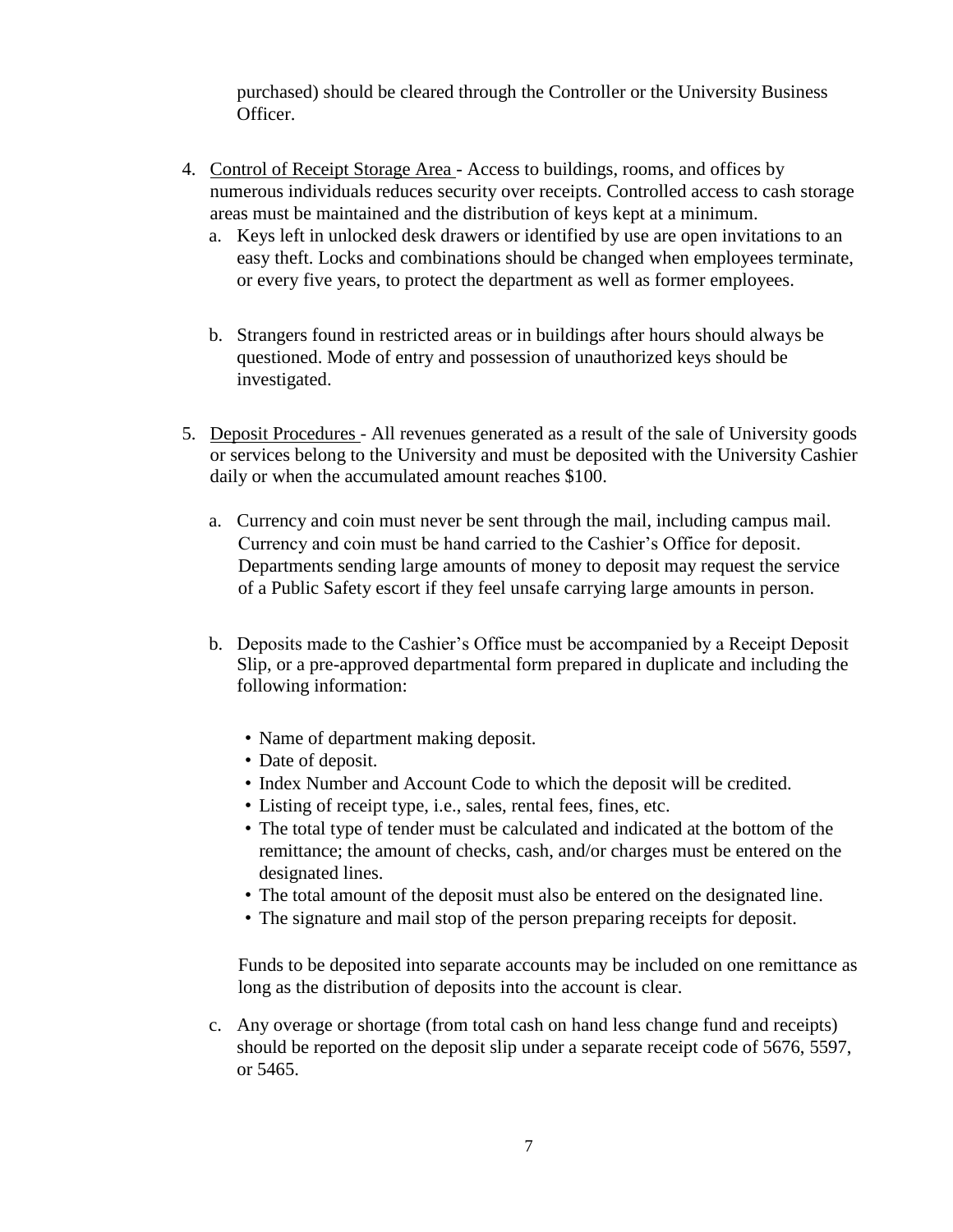- d. All checks must be stamped on the back with the department's name. If a stamp is not available, write the name of the department on the back of the checks to be deposited. This facilitates identification of the origin of a check in the case of a returned check.
- e. The department making the deposit must add all checks and submit the adding machine tape along with the checks.
- f. Departments are encouraged to use locking deposit bags. Departments using locking deposit bags must ensure the bags are locked when bringing them to the Cashier's Office for deposit.
- g. All deposits should be verified by the University Cashier in the presence of the depositor. When the cashier processes the deposit a receipt is printed. One printed copy is returned to the depositor with the yellow copy of the Receipt Deposit Slip to be maintained in a chronological file in the department.
- 6. Procedures for Dishonored Checks All checks returned to the University due to insufficient funds (refer to maker, stop payment, account closed, etc.) will be received by the Cashier's Office. The Collections Specialist will notify the drawer of the check and the Cashier's Office will complete the control card to be filed in the Cashier's Office. The Cashier's Office maintains physical control of the returned checks until funds are collected, legal action is taken, or the check is deemed uncollectible and written off.
	- a. Collection Process The Collections Specialist has primary responsibility for the collection and clearance of returned checks, and the levying of returned check fees as authorized by the State Board of Education.
	- b. The following steps may be used as necessary to protect the assets of the University and collect funds lost due to returned checks:
		- i. Contact the maker to notify of the returned check charge and request funds to cover the returned check. A returned check charge will be assessed for each check returned by the bank. The current charge is \$35.00.
		- ii. Contact the bank for verification that funds are available in the maker's account. For accounts with adequate funds, cash the check at the bank immediately or redeposit the check in the University account, depending on the credit history of the maker.
		- iii. Place student records on hold to collect through registration and block release of information until payment is received.
		- iv. Refer returned checks not collected in a reasonable time (within two weeks) to a collection agency, following notice to the maker of that action. Checks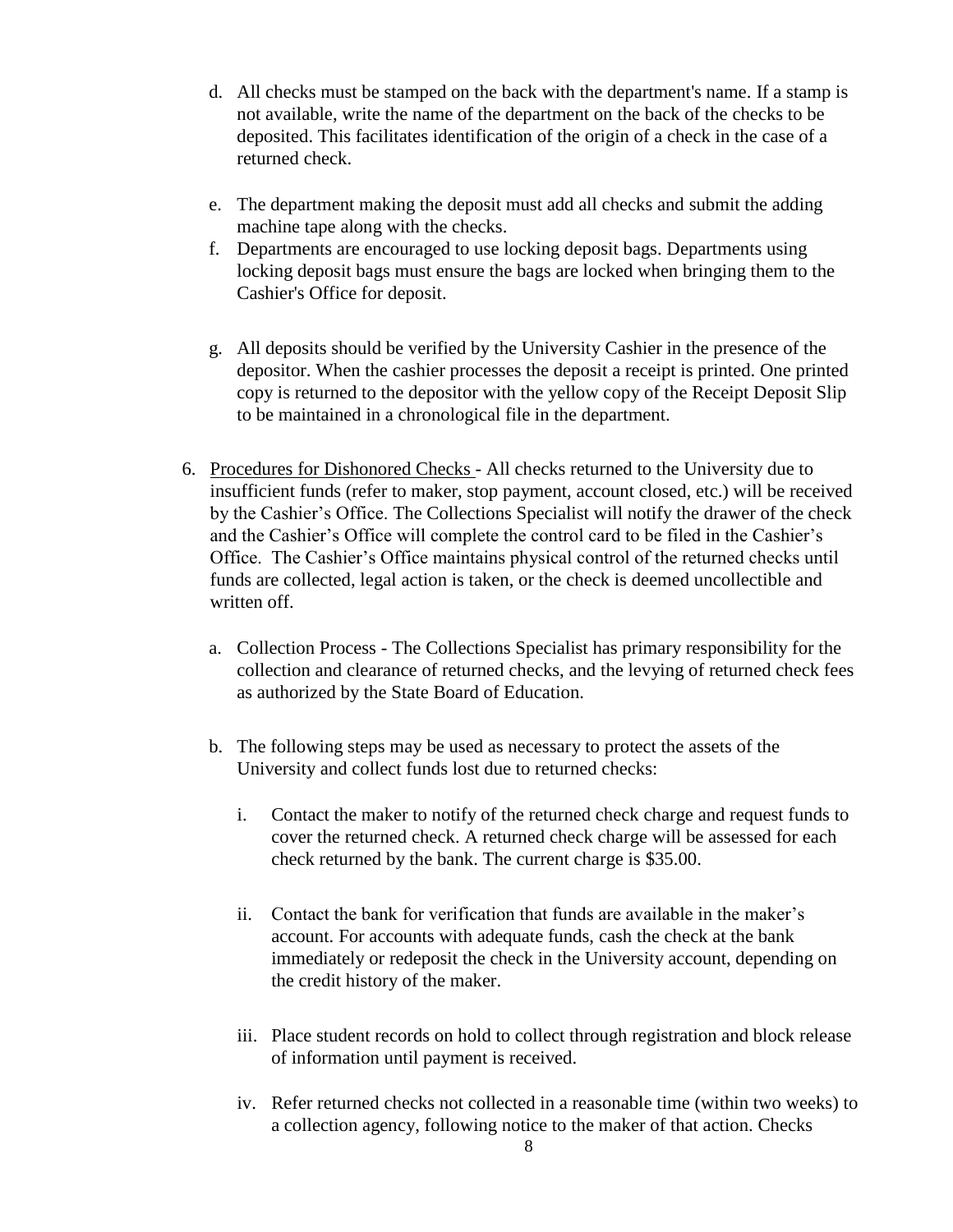referred to collection agencies will be written off against the account to which the original deposit was credited. The cost of collection will be borne by the maker of the check.

- v. Flagrant or repeated returned check violations should be referred to the Office of General Counsel for legal action or prosecution.
- c. Preventive Action Dishonored check lists will be prepared by the University Cashier indicating those people who have abused check writing privileges in the past. The lists will be provided to those organizations accepting checks for reference, but are not to be displayed publicly. Repeat offenders and people unresponsive to collection efforts will be listed. Departments should not accept checks from these individuals without prior clearance from the University Cashier.
- E. Cash Voucher Reimbursement The cash voucher reimbursement process allows University employees to be reimbursed for business expenditures, up to \$100 without going through the purchasing office.
	- 1. An employee may be reimbursed for out-of-pocket business-related expenditures by completing and submitting a Cash Voucher form to the Cashier's Office. The form must be completed in full, including the current date, the proper coding, and a description of the expenditure. The purchase receipt identifying the date, place of business, items bought, and amount paid must be attached to the Cash Voucher form. If the receipt does not identify the item(s) purchased, they must be listed on the cash voucher. The appropriate department chairperson/director's approval must be obtained and the certification completed by the claimant. Cash vouchers should be presented for reimbursement no more than fifteen (15) days after the date of purchase.
	- 2. If the purchaser is required to pay sales tax, the University will provide reimbursement.
	- 3. Promotional expenses may not be reimbursed on a cash voucher form.
	- 4. Items not authorized for reimbursement through cash vouchers include gift cards, salary and wage payments, alcohol, gifts, flowers, Christmas decorations, other office decorations, and items of a personal nature, i.e., tissue, aspirin.

F. All Finance and Administration forms, including Cashier's Office forms are available at this website:<http://www.isu.edu/finserv/forms.shtml>

G. Petty Cash and Change Funds – The use of petty cash and change funds are detailed in a separate policy.